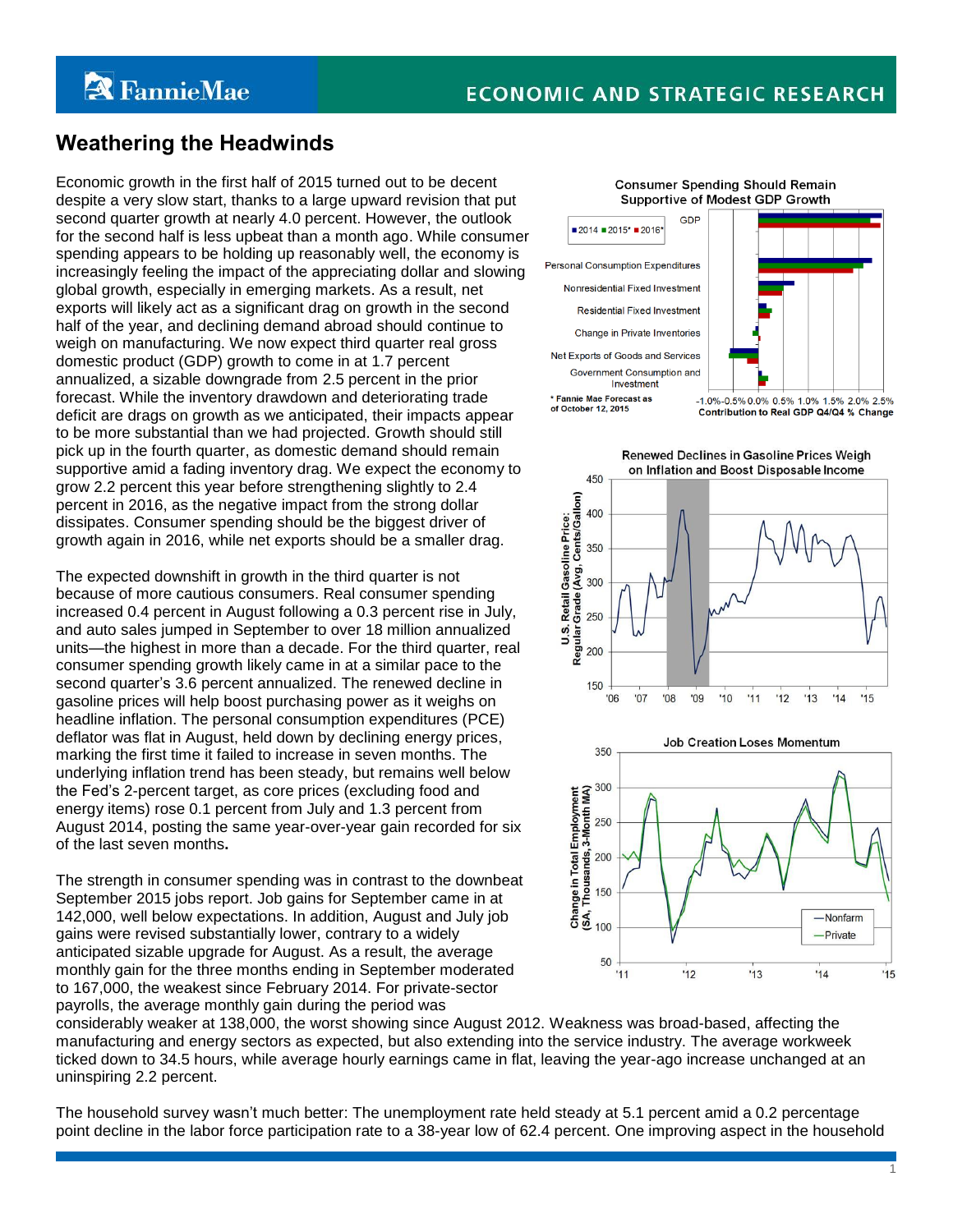survey was a 0.3 percentage point drop in the broadest measure of unemployment (U-6) to 10.0 percent, as the number of part-time workers who want full-time jobs fell sharply during the month. Year to date, the U-6 has declined 1.3 percentage points, more than double the drop in the headline unemployment rate.

The weakness in the jobs report was at odds with other employment-related data, including initial jobless claims. The fourweek moving average in claims fell in early October for the fourth consecutive week, keeping claims near their expansion lows. However, if the employment trend fails to show some improvement in the near term, it will add downside risks to our forecast of a pick-up in economic growth in the fourth quarter of this year.

We believe that the bearish jobs report and steady (albeit well below target) inflation make it unlikely that the Fed will raise rates this year, despite the fact that Fed Chair Yellen indicated in her September 24 speech that a hike before year's end was the most likely outcome. The minutes to the September 16-17 Federal Open Market Committee (FOMC) meeting showed that Fed officials focused on the risks around low inflation. Several voters cited the risk that deflationary pressures from lower oil prices or a stronger dollar "could persist and, as a result, delay or diminish the expected upturn in inflation." In the end, Fed officials decided that "it was prudent to wait for additional information," including data that would "bolster members' confidence" that inflation will move higher, before hiking rates. To the extent that "global developments" can put downward pressure on inflation (e.g., through declining import prices), it will likely take a long time to build confidence that inflation will move toward the Fed's target in the medium term. We now expect the liftoff in March 2016, as do market forward expectations, but would not be surprised if it happens this December or next June.

The impact of the appreciating dollar is evident in September import prices. Non-petroleum import prices fell for the ninth consecutive month and will likely continue to weigh on consumer goods inflation for the rest of the year. At the same time, the strong dollar and weak global growth are hurting the U.S. trade deficit. The August trade gap widened significantly and was the largest in five months, as exports fell for the third time in four months and imports rose for the second time in three months. After adding slightly to GDP in the second quarter, net exports should resume dragging on growth during the rest of the year.

Slow global demand has hurt the manufacturing sector. The Institute for Supply Management (ISM) showed that the manufacturing index fell in September for the third consecutive month, sending the index to the lowest level since May 2013, where it now stands just slightly above the 50-mark threshold, indicating expansion in the sector. The expansion in the service industry also slowed during the month, with the ISM

nonmanufacturing index falling for the second consecutive month. However, unlike the manufacturing index, the nonmanufacturing index remains well in expansion territory.

## **Housing Roundup**

Housing indicators were mixed in August. On the negative side, single-family and multifamily starts and existing home sales dropped during the month. The inventory of existing homes for sale (not seasonally adjusted) remains tight, however, posting a year-over-year drop for the third month in a row. Pending home sales, a forwardlooking indicator of existing home sales, fell for the second time over the last three months, suggesting existing home sales could remain soft in the near term. Purchase mortgage applications also trended lower in August, but picked up in September and surged in early October as lenders rushed to file applications before the new TILA-RESPA Integrated Disclosure (TRID) rule took effect on October 3. In contrast to the sharp drop in existing home sales, new home sales jumped in August after a surge in July, rising to a fresh expansion high. Inventories of homes for sale also remain near historic lows, which bodes well for housing starts going forward if supply constraints from the shortage of skilled labor are alleviated. The upward trend in new home sales is consistent with home builders' rising confidence, which moved up in September for the third time over the last four months to the highest reading of the expansion.

Supported by lean inventories, home prices showed healthy gains this summer, with the main home price measures showing annual gains of approximately 5.0 percent in July. In addition to the tight inventories,



New Home Sales and Builders' Confidence **Rise to Expansion Highs** 1,400 80 New Single-family Home Sales 70 1 200 Home Builders' Housing Market Index (Right Index) 60 1,000 SA, **SAAR, Thousands** 50 100 = All Good 800 40 600 30  $400$  $\overline{20}$ 200  $10$  $\overline{0}$  $\overline{0}$ 03 '04 '05 '06 '07 '08 '09 '10 '11 '12 '13 '14 '15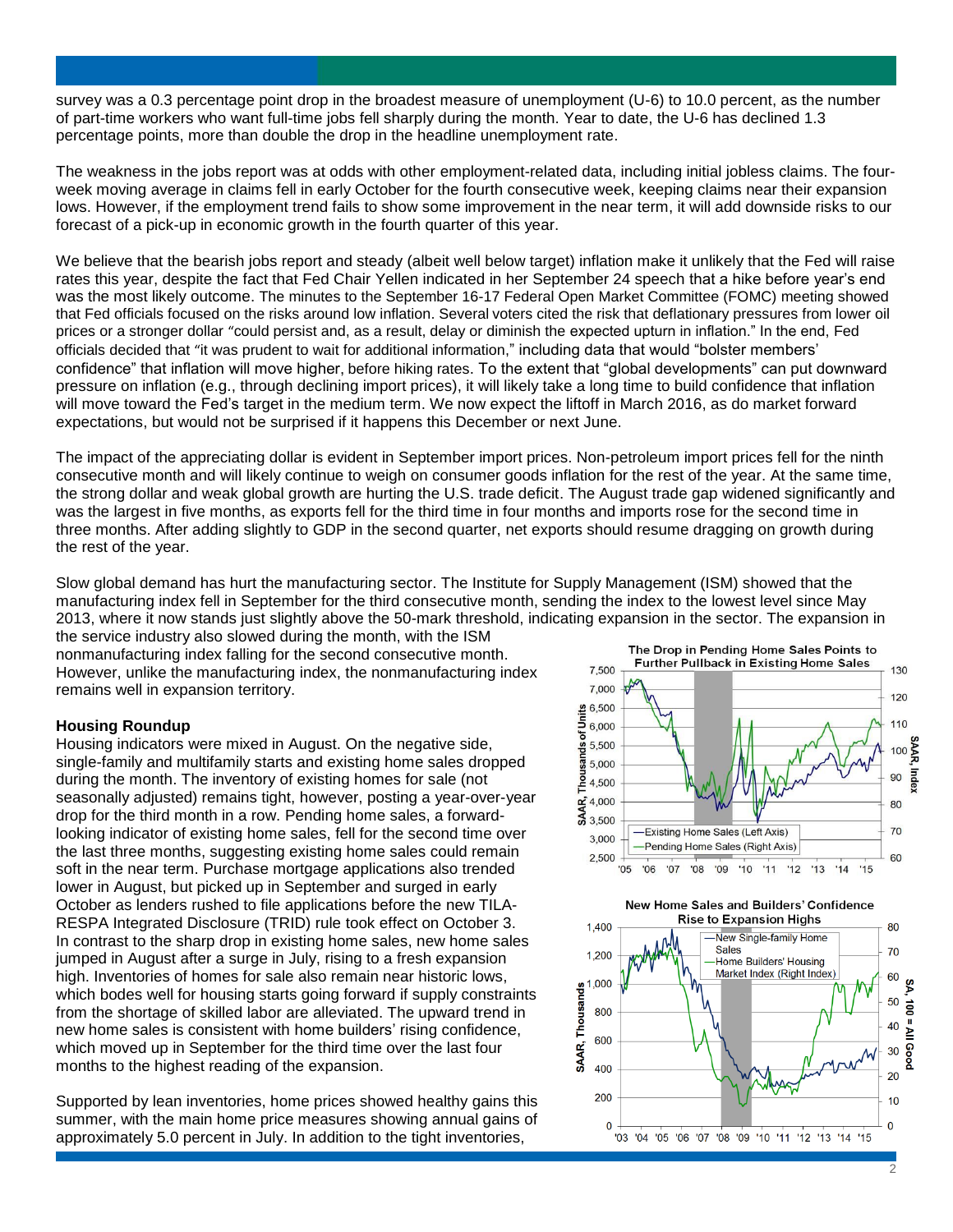

distressed sales have trended down. Distressed sales as a share of total existing home sales fell to 9.4 percent in July, the lowest share since prior to the recession, according to data from CoreLogic. The most bullish measure of home prices, the CoreLogic Home Price Index, which is used by the Federal Reserve to estimate the value of owner-occupied real estate, jumped in August, posting the biggest year-over-year gain since last June. Strong home price gains helped drive the increase in second quarter household net worth to a record high, and likely did so again in the third quarter. The gains in housing wealth were badly needed at a time when the equity market became very volatile amid global financial turmoil. While strong home price appreciation helps boost household net worth and lift negative equity mortgages into positive positions, home price gains that are faster than income growth erode affordability unless mortgage rates drop sufficiently. Over the longer term, demographics should turn more favorable for the housing market, with more Millennials forming households amid continued improving labor market conditions, creating increased demand for both rental and owneroccupied properties. With home building activity and home sales expected to increase in 2016, residential investment should continue to add to economic growth next year.

Jitters over global economic growth and the financial market's adjustment to the delay in the Fed's expected lift-off have caused long-term interest rates to move lower over the past month. Freddie Mac's weekly survey showed that the average yield on 30-year fixed-rate mortgages declined to 3.76 percent for the week ending October 8, the lowest level since the end of April. Given the risk-off environment, we expect mortgage rates to remain below 4.0 percent this year before rising only gradually to 4.1 percent by the end of next year, if the Fed begins normalizing monetary policy as we expect. Our forecast of housing activity is little changed over the past month, with total home sales projected to rise about 8.0 percent in 2015 before advancing another 4.0 percent in 2016.

However, we updated our estimate of single-family (1-4 unit properties) mortgage originations for 2014, as a result of our annual benchmark to the newly released Home Mortgage Disclosure Act (HMDA) data. We revised higher our estimated purchase and refinance originations by \$107 billion and \$10 billion, respectively, putting 2014 mortgage originations at \$1.30 trillion, with a refinance share of 40 percent. We upgraded our projected mortgage originations for 2015 to \$1.70 trillion, an increase of about 31 percent from 2014, compared with a 25 percent rise in the prior forecast. The projected refinance share of 46 percent in 2015 is the same as we projected in the prior forecast. For 2016, we expect total single-family mortgage originations to decline from 2015 originations by approximately 17 percent to \$1.41 trillion, with a refinance share of 32 percent.



For information on multifamily market conditions, read the [October 2015 Multifamily Market Commentary.](http://preview.fanniemae.com/resources/file/research/emma/pdf/MF_Market_Commentary_101615.pdf)

## October 12, 2015 Economic & Strategic Research (ESR) Group

For a snapshot of macroeconomic and housing data between the monthly forecasts, please read the ESR Group's [Economic and](http://www.fanniemae.com/portal/research-and-analysis/emma.html)  [Housing Weekly Notes.](http://www.fanniemae.com/portal/research-and-analysis/emma.html)